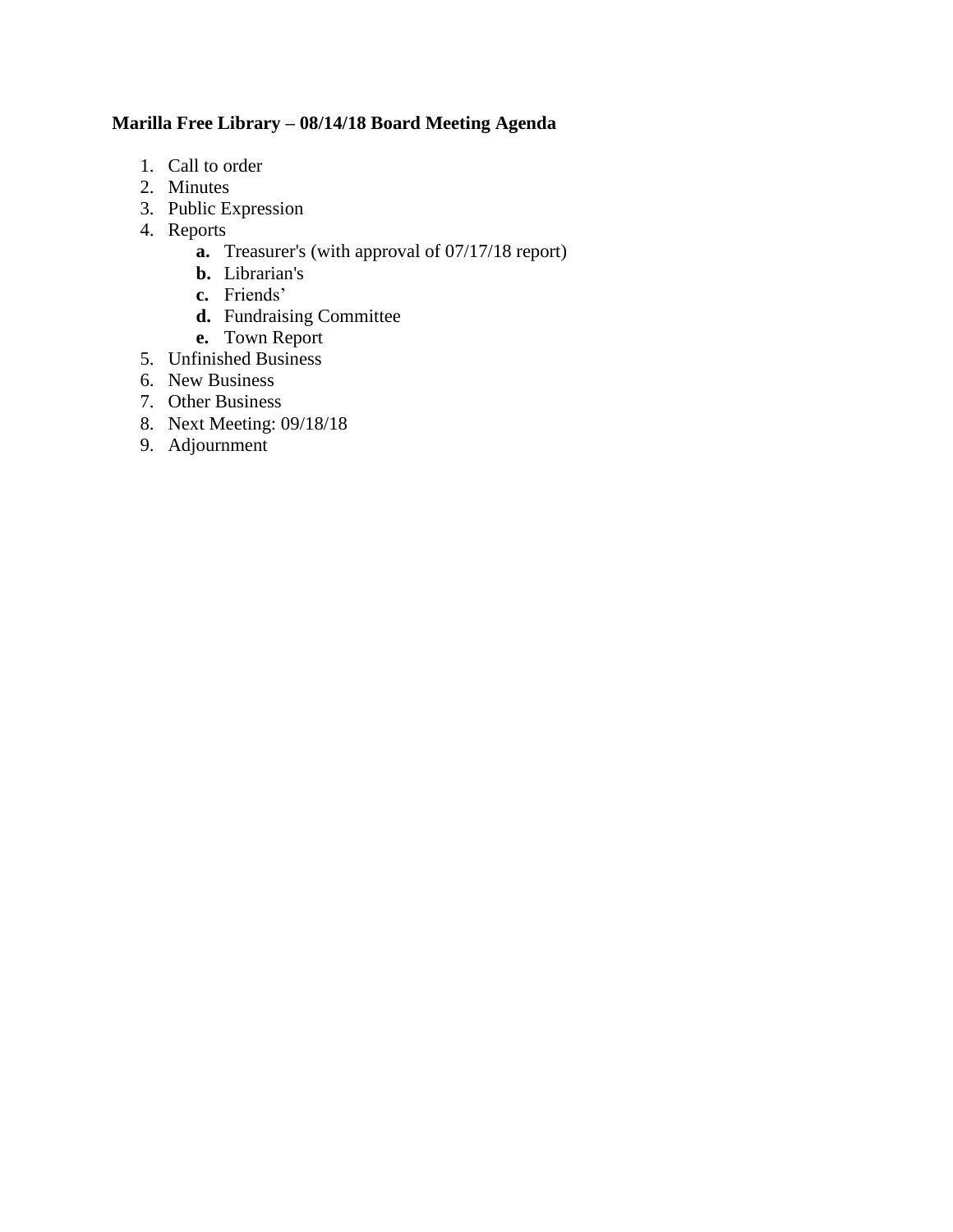#### **Marilla Free Library – 08/14/18 Board Meeting Minutes**

- 1. **Call to order** 6:00pm. *In attendance*: Shannon Thompson, Kristen Matthews, Martha Mummery, Marsha Wingate, Rachelle Walker, Judy Farmer and Joanne Goellner.
- 2. **Minutes** Previous meeting minutes (from July) approved as written. *1 st motion from Rachelle Walker, 2nd by: Judy Farmer. All in favor with none opposed.*
- 3. **Public Expression** no public expression
- **4. Reports**
	- *a.* **Treasurer's** *(for full account details including all transactions and balances, see the Treasurer's Report on file at the library)* Marsha updated the board regarding July's financials and account transactions. *A motion was made by Joanne Goellner and 2nd by Marty Mummery to approve July's Treasurer's Report which did not get board approval at the previous meeting. All in favor with none opposed.*

*Judy Farmer made a motion to approve August's Treasurer's Report with Rachelle Walker making a 2nd. All in favor with none opposed.* 

b. **Librarian's** - (*see Librarian Report below for complete details)* Circulation, computer use and laptop use were all up. The Library computers and laptops were updated with one laptop being taken for repair.

Shannon has been working to complete the requirements for the assembly grant including submission of paperwork for 2<sup>nd</sup> payment and completing online forms. The library received invoices for the television and equipment purchased with the grant money. The library will pay the invoices and be reimbursed with the next grant disbursement.

- $\bullet$  \$400.99 for the television
- \$246. 11 for BluRay shelf, wall plates, HDMI cables

*A motion was made by Joanne Goellner to pay the two invoices, totaling \$647.10 with later reimbursement from assembly grant money. Marty Mummery made a 2 nd. All in favor with none opposed.* 

- **c. Friends'** the next meeting of the Friend's is 08/14/18.
- **d. Fundraising Committee** the FC will set a date to meet and discuss future fundraising endeavors.
- **e. Town Report** Bonnie Waterman was unable to attend the Trustee Board meeting.
- **5. Unfinished Business**  Joanne Goellner mentioned a sick/damaged tree that was discussed at a previous meeting. Shannon reported that since it was winter, she decided to wait to contact a company regarding servicing the tree and would look into it again.
- **6. New Business** Shannon presented several invoices/bills for approval.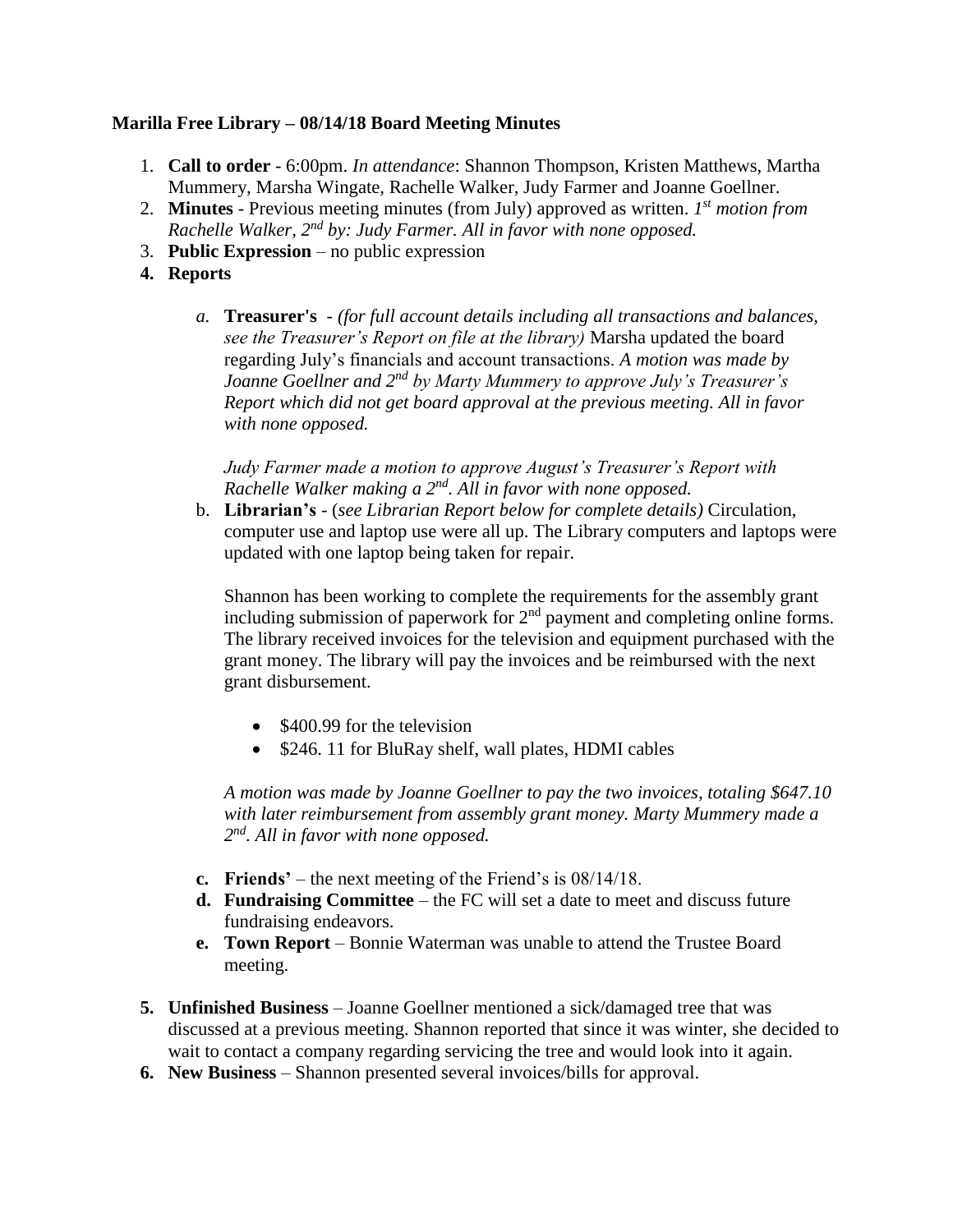- **a.** A belt for the vacuum was purchased by Tom Thompson (caretaker) for \$51.92 to be paid from the Operating Account.
- **b.** \$291.72 to be paid regarding mileage and janitorial fees. (Lightbulbs and flood lights to be changed by Ron Unverdorben) to be paid from the Operating Account.

*A motion was made by Rachelle Walker with a 2nd from Martha Mummery to reimburse for the payments made. All in favor with none opposed.* 

c. Shannon submitted receipts for reimbursement for purchases made for the Marilla Free Library Funfest at the Town of Marilla Carnival. \$170.35 was spent for candy prizes, raffle tickets, temporary tattoos and balloons.

*A motion was made by Joanne Goellner to approve reimbursement for carnival supplies. Rachelle Walker made a 2nd motion. All were in favor with none opposed.*

- d. The next ACT meeting will be held at the Town of Collins Library on Saturday, September 29, 2018 at 8:30am.
- e. Shannon reported that the library needed to submit an HR plan for a space in the library for employees who need to breastfeed. Minimally, the library needs to provide a private space that has a table, chair and electrical outlet. Shannon suggested that the library reconfigure the storage space in the basement off of the meeting room. The window will be covered with curtains or blinds and the space will be reconfigured to make space and accommodate anyone who needs to BF.
- f. The glass enclosure of the library needs cleaning. This does not fall under the job description of the caretakers so Shannon asked if the board had any recommendations. It was suggested by Rachelle Walker that the library could contact Mike Palenski who lives on Tomarsue Drive.
- **7. Other Business**  No other business.
- **8. Next Meeting:** 09/18/18 at 6:30pm.
- **9. Adjournment** the meeting was adjourned at 6:41pm. *A motion was made by Marsha Wingate with a 2nd by Marty Mummery. All in favor with none opposed.*

Minutes respectfully submitted August 23rd, 2018 by Joanne Goellner, secretary.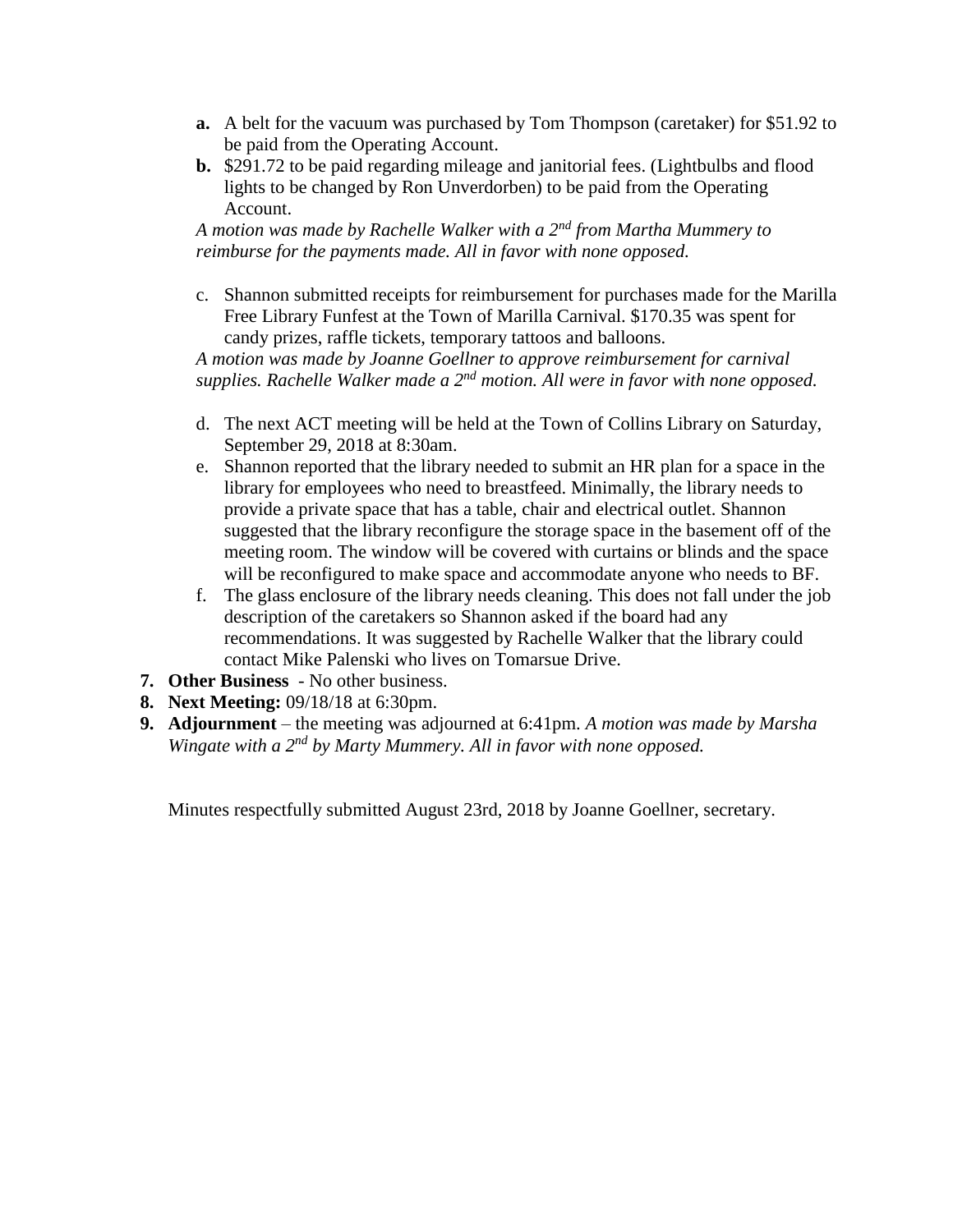#### **Librarians Report**

August 14, 2018

### *Operating Budget*

#### *Receipts*

July Receipts: \$ 223.55 **Receipts** year to date: \$ 2,724.16 This represents fine/copy/print revenue. This year our revenue commitment is \$4,462.

# *Expenditures*

July: \$ 0 **Expenditures** year to date: \$2,166.18. This year our expenditure allotment is \$5,200.

### *Circulation*

July was 3,780. This was up by 276 or 7.9% Year to date is 22,990. This is up by 63 or 0.3%

### *Computer Use*

July was 113. This was up by 19 or 20.2% Year to date is 654. This is down by 42 or -6%

## *Laptop Use*

July was 7. This was up by 6 Year to date is 32. This is up by 11

### *Wireless Usage*

July was 144. This was up by 21 or 17.1% Year to date is 822. This is down by 52 or -5.9%

### *Patron Count*

July was 2,136. This was up by 252 or 13.4% Year to date is 10,451. This is down by 470 or -4.3%

Statistical Information comparing the Marilla Free Library to other libraries can be found at [www.buffalolib.org/aboutthelibrary/statistics/index.asp](http://www.buffalolib.org/aboutthelibrary/statistics/index.asp)

### *Summer Programs 2018*

- Independent Reading Club **68 Registered**
- Teen Bingo **11 Registered**
- **Story Hour –** Mondays at 10:30 am for ages 3-5
- **Summer Fun Club –**Tuesdays at 2:00 pm for ages 6-11 (7/24, 7/31, 8/7) **(17 Attended)**
- **•** Makerspace Family Night Thursday, July 12<sup>th</sup> at 6:00 pm (19 Attended)
- **Lego Club –** Thursday, July 19th **(16 Total Attended)**